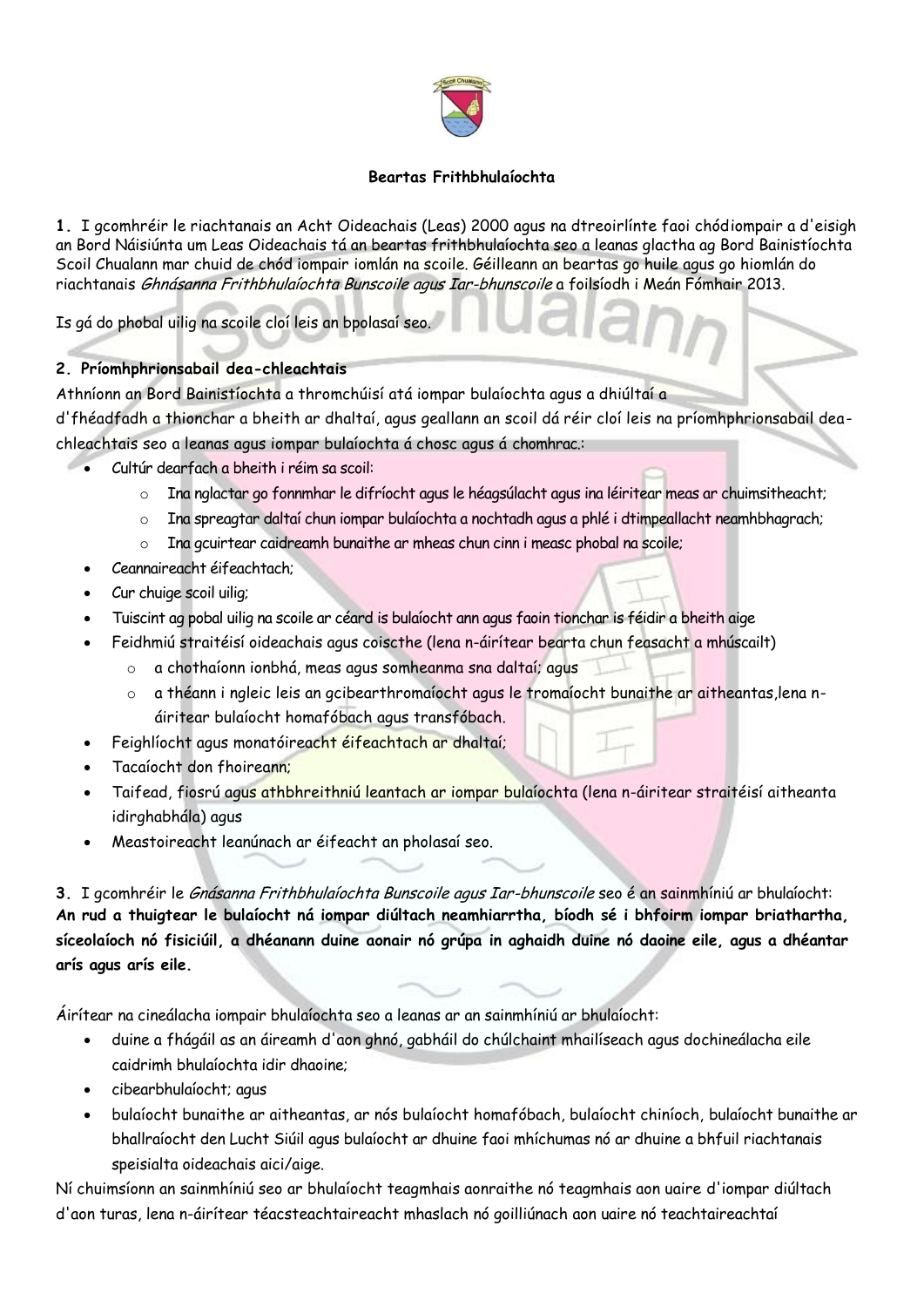príobháideacha eile agus déileofar leo, mar is cuí, de réir chód iompair na scoile.

Ach, i bhfianaise an bheartais seo, féachfar ar theachtaireacht, íomhá nó ráiteas poiblí goilliúnach aon uaire ar shuíomh Gréasáin líonra poiblí nó ar fhóram poiblí eile ar féidir an teachtaireacht, an íomhá nó an ráiteas sin a fheiceáil air agus/nó a bheith athráite ag daoine eile mar iompar bulaíochta.

Iompar diúltach nach n-áirítear sa sainmhíniú seo ar bhulaíocht, déileálfar leis de réir chód iompair na scoile. Tá tuilleadh eolais faoi fhoirmeacha éagsúla tromaíochta ar fáil i cuid 2.2 de na Gnásanna Frithbhulaíochta Bunscoile agus Iarbhunscoile.

Baineann an polasaí seo le gníomhaíochtaí agus imeachtaí a tharlaíonn:

- le linn am scoile (am sosa,am lóin agus sosanna eile san áireamh)
- ar thurais scoile
- le linn gníomhaíochtaí seach-churaclam
- ag teacht ar scoil agus ag filleadh ón scoil

Tá sé de cheart ag Scoil Chualann gníomhú i gcoinne tromaíochta a dhéantar taobh amuigh den scoil ach a chuireann isteach ar chúrsaí scoile.

## **4. Seo a leanas an múinteoir/na múinteoirí ábhartha sa scoil seo a dhéanfaidh bulaíocht a imscrúdú agus a dhéileálfaidh léi:**

An Príomhoide: Michelle Ní Thuama An Príomhoide Tánaisteach: Frank Mac Clúin Gach múinteoir ranga agus an fhoireann thacaíocht foghlama Féadfaidh múinteoir ar bith gníomhú mar mhúinteoir ábhartha más gá.

# **5. Seo a leanas na straitéisí oideachais agus coiscthe**

Seo a leanas na straitéisí oideachais agus coiscthe lena n-áirítear straitéisí a dhírítear go sonrach ar chibear bhulaíocht agus ar bhulaíocht bunaithe ar aitheantas, go háirithe bulaíocht homafóbach agus trasfóbach) a bheidh in úsáid sa scoil :

- Múintear an Cód Disiplín do pháistí uilig na scoile.
- Múintear an polasaí frithbhulaíochta (Is páiste cineálta mé. Tuigim go bhfuil sé de cheart ag gach duine mothú slán sábháilte ar scoil. Ní dhéanaim tromaíocht agus ní thacaím le tromaíocht) do pháistí uilig na scoile.
- Tá pósteair crochta ar fud na scoile agus sna seomraí ranga a dhéanann tagairt don pholasaí
- Déantar an polasaí seo a mhíniú ag an tionóil ag tús na scoilbhliana chun a chinntiú go dtuigeann na páistí é
- Déantar tagairt do gnéithe den dá pholasaí go rialto ag an tionóil laethúil
- Úsáidtear cur chuige scoile uilig chun an clár Bí Sábháilte a mhúineadh sa dara téarma
- Cuirtear an-bhéim ar fhorbairt na féinmhuiníne agus an fhéinmheasa sna hábhair churaclaim go léir ach go speisialta san Oideachas Sóisialta Pearsanta agus Sláinte, Múintear na cláir Misneach, Oideachas Caidrimh Gnéasachta, Bí Sabháilte agus Webwise mar chuid den OSPS)
- Fáinne feasa
- Córas na gCairde do na naíonáin bheaga .Cabhraíonn Rang a 6 leo sa chlós.
- Múintear scileanna do na páistí ionas go mbeidh siad in ann coimhlint a réiteach.
- Míneofar an cód disiplín agus an polasaí frithbhulaíochta do pháistí go bhfuil riachtanais speisialta acu trí úsáid a bhaint as scéalta sóisialta. Déantar seo chun cur le féinmhuinín an pháiste.
- Seachtain an Chairdis
- Cainteanna do thuismitheoirí
- Boscaí do mholtaí sna seomraí ranga agus sa halla
- Lá frithbhulaíochta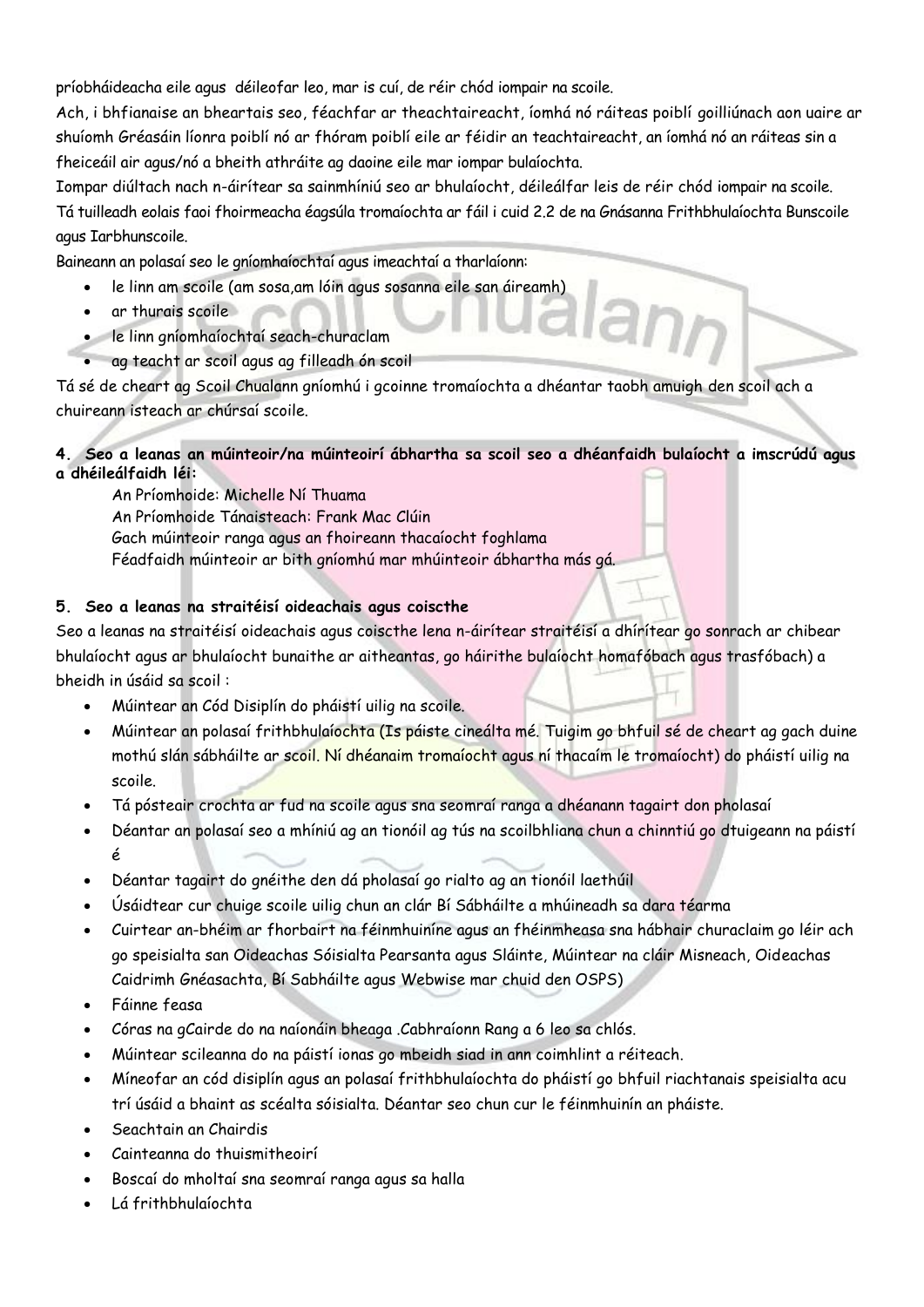#### **Dea-chleachtas chun cibearthromaíocht a sheachaint**

- Cuirfear pobal na scoile ar an eolas maidir le cibearthromaíocht
- Molfar do na páistí gan teachtaireacht/posting a fhreagairt ach é a thaifead, a bhlocáil agus é a thaispeáint nó labhairt faoi le daoine fásta go bhfuil muinín acu iontu
- Díreofar ar an gcibearthromaíocht ag an tionóil scoile go tráthrialta
- Múinfear ceachtanna a bhaineann le sábháilteacht ar an idirlíon mar chuid den OSPS i Ranganna 5 agus 6 (Web Wise)
- Aoi-chainteoir ag caint le ranganna 5 agus 6 faoin gcibearthromaíocht
- Tugtar cuireadh don Garda áitiúil teacht chun cainte le páistí Ranganna 5 agus 6 chun contúirtí na cibearthromaíochta a mhíniú
- Eagraítear cruinnithe eolais chun oideachas a chur ar thuismitheoirí (CARI, Barnardos, Garda áitiúil) maidir leis an gcibearthromaíocht
- Tá idirlíon na scoile faoi churam an NCTE. Níl fáil ag páistí ar suíomhanna gréasáin dá gcuid féin
- Baintear úsáid as polasaí úsáid idirlín na scoile chun ciberthromaíocht a sheachaint.

**Níl sé de cheart ag aon dalta faoi 14 a bheith cláraithe le Facebook no Instagram.**

# **Tá sé mídhleathach a leithéid a dhéanamh.**

#### **6.Gnásanna chun Bulaíocht a Fhiosrú agus Láimhseáil**

Seo a leanas straitéisí na scoile chun iompar bulaíochta a imscrúdú, chun obair leantach a dhéanamh ina dtaobh agus chun iompar bulaíochta a thaifeadadh mar aon leis na straitéisí idirghabhála bunaithe a úsáidfidh an scoil chun déileáil le cásanna d'iompar bulaíochta.

## **Is é an phríomhaidhm a bhaineann le bulaíocht a fhiosrú agus a láimhseáil ná ceisteanna a réiteach agus an caidreamh idir na páirtithe a shlánú, a oiread agus is féidir (seachtas milleán a leagan ar dhuine).**

Cloífear leis an gcur chuige seo a leanas:

Déanfar gach iarracht a chinntiú go dtuigfidh gach duine atá rannpháirteach (daltaí, tuismitheoirí/caomhnóirí san áireamh) an cur chuige seo ón tús.

Féadfaidh dalta nó tuismitheoir(í)/caomhnóir(í) ar bith eachtraí bhulaíochta a chur in iúl do mhúinteoirí ar bith sa scoil.

Fiosróidh agus láimhseálfaidh an múinteoir ábhartha gach tuairisc, ina measc tuairiscí anaithnide ina measc. Ní mór do bhaill foirne teagaisc agus neamhtheagaisc, (rúnaithe, cúntóirí riachtanas speisialta, tionlacaithe bus, airígh, glantóirí) aon eachtraí d'iompraíocht bhulaíochta a fheiceann siad nó a luaitear leo a chur in iúl don mhúinteoir ábhartha.

- 1. Déanfaidh an múinteoir ranga/an múinteoir atá i bhfeighil an chlóis /an múinteoir ábhartha eachtra tromaíochta a chláru sa leabhar clóis/eachtraí
- 2. Déanfar an eachtra a fhiosrú (taobh amuigh den seomra ranga): Céard a tharla? Cár tharla sé? Cén uair/Cathain a tharla sé? Cén fáth gur tharla sé? Is féidir le daltaí nach bhfuil baint dhíreach acu leis an gcás eolas úsáideach a chur ar fáil.
- 3. Más grúpa atá i gceist cuirfear agallamh ar gach duine den ghrúpa ina aonar.
- 4. Labhrófar leis an ngrúpa ar fad ina dhiaidh sin. Iarrfar ar gach ball den ghrúpa cuntas a thabhairt ar an méid a chonaic sé/sí chun a bheith cinnte go gcloiseann an grúpa ar fad cuntais a chéile. Tabharfar tacaíocht do na páistí sa ghrúpa seo tar éis an agallaimh ar fhaitíos go mbeidh siad faoi bhrú de bharr na fianaise atá tugtha acu.
- 5. Déanfar iarracht an cheist a réiteach agus an gaol a bhí idir na páirtithe a chur ina cheart más féidir.
- 6. Tá sé de cheart ag an scoil a iarraidh ar na daoine a bhí bainteach leis an eachtra cuntas a scríobh chun cursaí a shoiléiriú.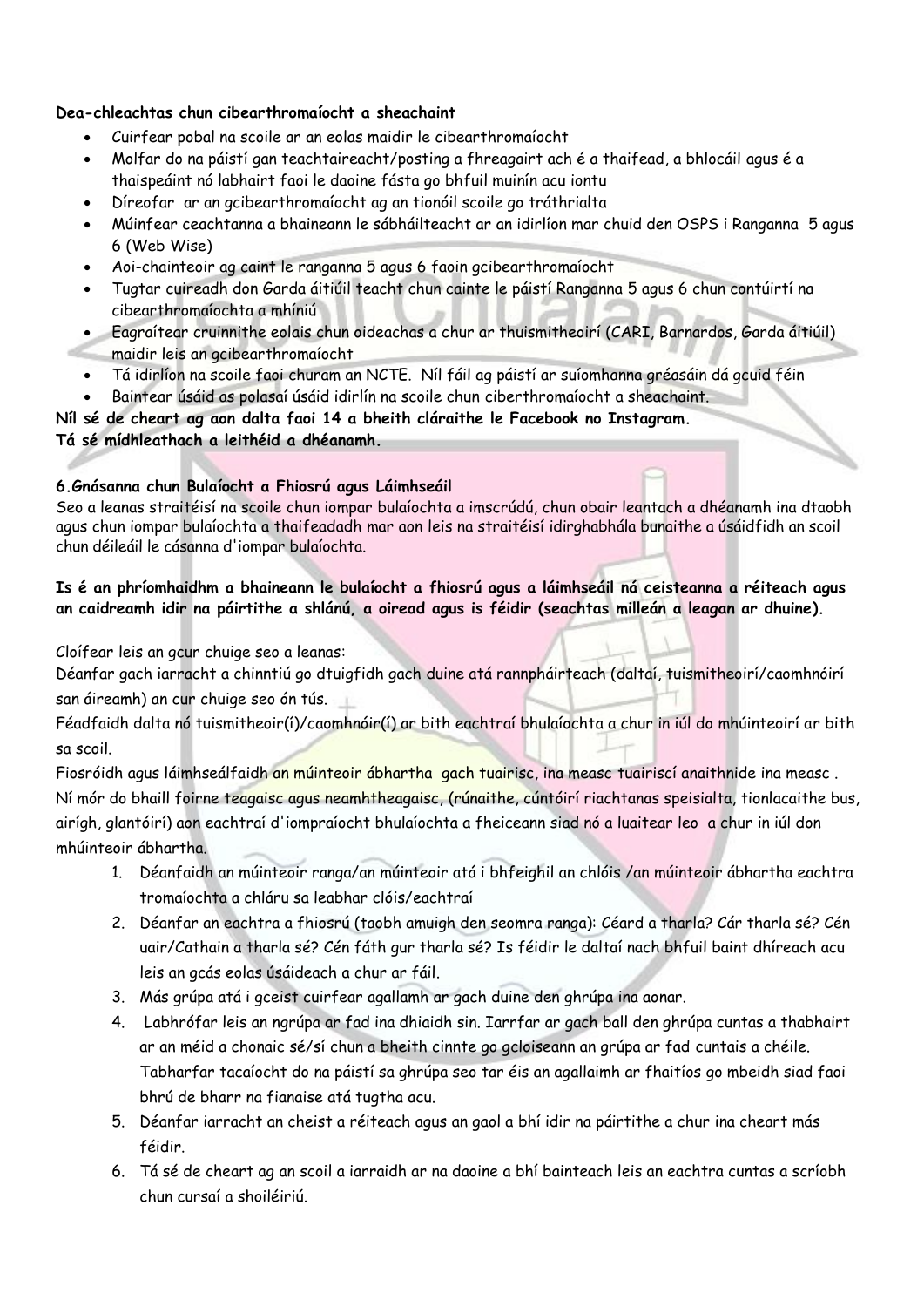- 7. Má chinneann an múinteoir ábhartha go raibh dalta ag gabháil d'iompar tromaíochta cuirfear ar shúile an dalta sin gur sháraigh siad polasaí frithbhulaíocht na scoile agus iarrfar orthu féachaint ar an scéal ó thaobh an dalta go ndearnadh tromaíocht orthu.
- 8. Má chinneann an múinteoir ábhartha go ndearnadh tromaíocht, déanfar teagmháil chomh luath agus is féidir le tuismitheoirí an dalta a bhí ag gabháil d'iompar tromaíochta chun an scéal a mhíniú dóibh.Déanfar tagairt do pholasaí frithbhulaíochta na scoile agus na bearta a dhéanfar á míniú dóibh. Tabharfar deis do na tuismitheoirí na bealaí go bhféadfaidh siad tacú le bearta na scoile agus tacú le páistí a phlé na scoile go ndearnadh tromaíocht orthu a phlé. Geallfaidh an dalta nach dtarlóidh a leithéid arís agus scríobhfaidh siad "Ní tharlóidh sé seo arís" seo más gá.
- 9. Is ceist phríomháideach í más gá úsáid a bhaint as smachtbhannaí idir an dalta atá á smachtú, a t(h)uismitheoir í agus an scoil. Ní bhaineann sé le haon duine eile.
- 10. Coinneofar súil ar chursaí chun a chinntiú go bhfuil an scéal réitithe. Déanfar clárú ar na bearta a rinneadh.Déanfar athbhreithniú ar an scéal go tráthrialta.
- 11. Cuirfear an cód iompair scoile i bhfeidhm má cheapann an múinteoir ábhartha agus an príomhoide go bhfuil gá leis.
- 12. Má shíleann an múinteoir ábhartha nár déileáileadh mar ba cheart leis an iompar tromaíochta taobh istigh de 20 lá scoile tar éis dó/di a chinneadh gur tharla iompar tromaíochta is gá é sin a thaifead sa teimpléad atá ar in Aguisín 3 Gnásanna Frithbhulaíochta Bunscoile agus Iarbhunscoile.
- 13. Muna réiteofar cás cuirfear an cás i láthair na Bainistíochta. Cuirfear an Bord Bainistíochta ar an eolas maidir leis an méid teimpléad más ann dóibh atá comhlíonta.
- 14. Muna bhfuil tuismitheoir sásta gur dheileáil an scoil le cás tromaíochta i gcomhréir leis na gnásanna seo cuirfear na gnásanna scoile maidir le gearán a dhéanamh in iúl don tuismitheoir.
- 15. Sa chás go mbaineann an tuismitheoir úsáid as gnásanna na scoile maidir le gearán a dhéanamh agus nach bhfuil sé/sí sásta fós, tá sé de cheart acu gearán a dhéanamh le hOmbudsman na leanaí.

# **7. Seo a leanas clár tacaíochta na scoile do dhaltaí a ndearnadh bulaíocht orthu:**  (Féach 6.8 de na Gnásanna Frithbhulaíochta Bunscoile agus Iar-Bhunscoile):

Cuirfear gach tacaíocht agus deis in-scoile ar fáil do dhaltaí a fhulaingíonn an bhulaíocht chun páirt a ghlacadh i ngníomhaíochtaí a leagtar amach chun a bhféinmhuinín a mhéadú. Má bhíonn comhairleoireacht nó tacaí breise de dhíth ar dhaltaí, déanfaidh an scoil a dícheall dul i gcomhairle leis na gníomhaireachtaí cuí chun é sin a eagrú. Tabharfar tacaíocht leantach dóibh seo a d'fhéadfadh a bheith ag gabháil d'iompar bulaíochta .Tabharfar deiseanna do dhaltaí go mbíonn deacrachtaí acu le cúrsaí féinmheasa chun cur leis an bhféinmheas céanna.

- Múinfear na gnéithe den chód a thugann misneach dóibh siúd go ndéantar bulaíocht orthu, "Tuigim go bhfuil sé de chead ag gach duine mothú slán sábháilte ar scoil, Ní dhéanaim tromaíocht. Ní thacaím le tromaíocht"
- Meabhraítear na gnéithe den chód a thugann misneach dóibh seo a ghabhann d'iompar bulaíochta.
- Fáinne feasa
- Coiste Glas
- Córas na gCairde
- Cór na nÓg
- Traenáil agus Cluichí
- Bí Sábháilte
- Scríobh leabhar